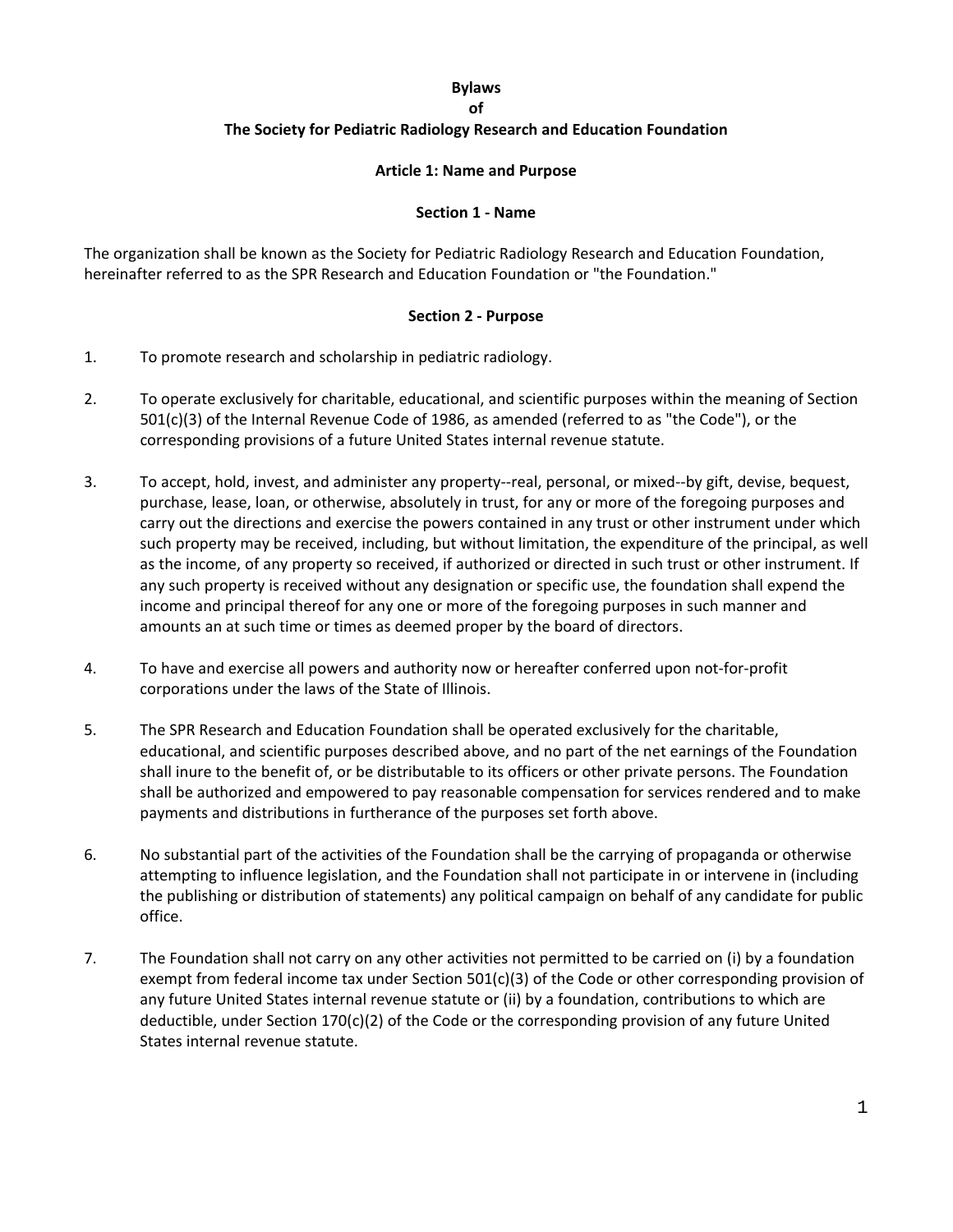#### **Article II: Offices**

The Foundation shall have and continuously maintain in the State of Illinois a registered office and a registered agent whose office is identical with such registered office, and may have other such offices inside or outside the State of Illinois as the board of directors may from time to time determine.

# **Article III: Board of Directors**

# **Section 1 - General Powers**

The property and affairs of the Foundation shall be managed by its board of directors.

# **Section 2- Number, Election, Tenure, and Qualifications**

The Foundation President serves as Foundation Board Chair and the Vice-President, and Secretary and Treasurer shall serve ex-officio with full voting rights. The balance of the board will be composed of four directors selected from the membership of the society for pediatric radiology. Two directors' terms will expire each year. Each year, one board member will be elected by the membership after nomination by the SPR nominating committee; the second will be appointed by the SPR board of directors. The terms of the directors will be for three years.

Notwithstanding the foregoing, each director shall serve until his or her successor shall have been duly elected and shall have qualified, or, if earlier, until his or her death, resignation or removal. Directors need not be residents of the State of Illinois, and they shall be limited to two consecutive terms as a director.

# **Section 3-Regular Meetings**

The regular annual meeting of the board of directors shall be held each year in connection with, and about the same time as, the annual meeting of the Society for Pediatric Radiology. The board of directors may designate the time and place, either inside or outside the State of Illinois, for the holding of additional regular meetings.

# **Section 4-Special Meetings**

Special meetings of the board of directors may be called by or at the request of the president or any two directors. The person or persons authorized to call special meetings of the board of directors may fix any place as the place for holding any special meeting of the board of directors called by them.

A telephone conference call convened at the request of any officer of the foundation is an official meeting of the board of directors. The rules pertaining to notice and quorum apply to the conduct of a conference call meeting.

### **Section 5-Notice**

Notice of the need to schedule any regular of special meeting of the board of directors, including a statement of the purpose or purposes for which any special meeting is called, shall be given at least five days prior thereto by email to each director at his or her email address as shown in the record of the Foundation. Such notice shall be deemed delivered when the email is sent. Any director may waive notice of any meeting. The attendance of a director at any meeting shall constitute a waiver of notice of such meeting, except where a director attends a meeting for the express purpose of objecting to the transaction of any business because the meeting is not lawfully called or convened.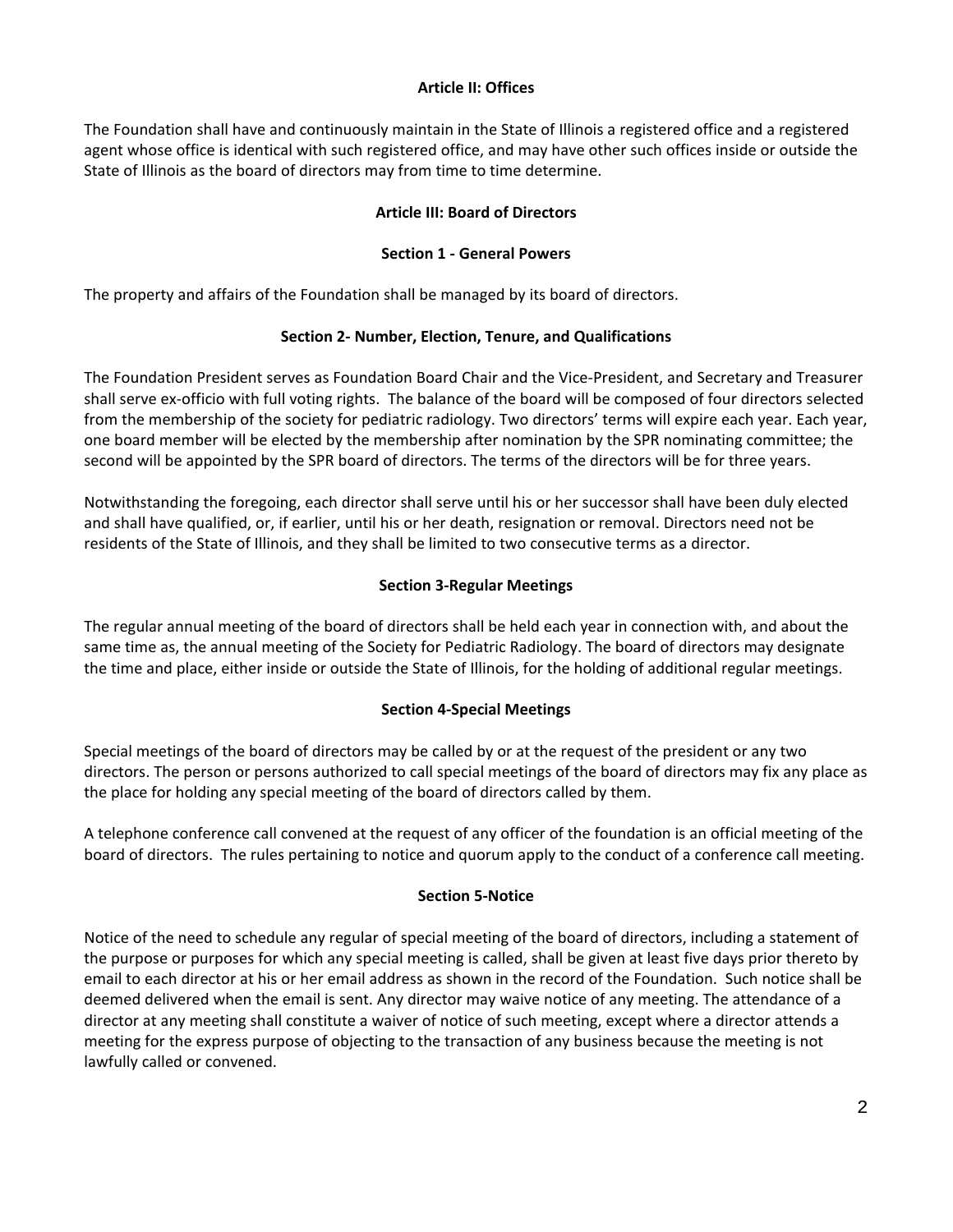#### **Section 6-Quorum**

The act of majority of the directors present at a duly called meeting at which a quorum is present shall be the act of the board of directors, unless the act of a greater number is required by law, the articles of incorporation of the Foundation, or these bylaws.

#### **Section 7-Compensation**

Directors shall not receive any stated salaries for their services as directors but, by resolution of the board of directors, a fixed sum and expenses of attendance, if any, may be allowed in a reasonable amount for attendance at each regular or special meeting of the board; provided, however, that nothing herein contained shall be construed to preclude any directors from serving the Foundation in any other capacity and receiving reasonable compensation therefore.

### **Section 8-Information Action**

Any action that law, the articles of incorporation of the Foundation, or these bylaws require to be taken at a meeting of the board of directors, or any other action that may be taken at a meeting of the board of directors, may be taken without a meeting if a consent in writing, setting forth the action taken, shall be signed by all the directors entitled to vote with respect to the subject matter thereof. Any such consent signed by all the directors shall have the same force and effect as a unanimous vote at a duly called and constituted meeting of the board of directors.

# **Article IV: Officers**

### **Section 1-Officers**

The officers of the Foundation shall be a Chairman, who also serves as president, one vice-president, a secretary, a treasurer, and such other officers as may be elected by the board of directors from time to time. In the years SPR's officer roster includes Secretary-elect and Treasurer-elect, those individuals serve also on the Foundation Board. Any two offices may be held by the same person. Officers may, but need not, be directors of the Foundation.

### **Section 2-Election and Tenure**

The Officers of the Foundation shall be determined automatically by the specific offices held in The Society of Pediatric Radiology.

The Foundation's president/Board chair shall be the 2nd Vice-President of SPR at the time of appointment and shall serve a three-year term. The Foundation President will retire from this position at the conclusion of the year served as SPR President-Elect. At this time, the individual elected to serve as Second-Vice President will assume the position of President of the Foundation.

The Vice-President of the Foundation shall be the President of SPR; the Foundation's Treasurer shall be the Treasurer of SPR and the Foundation's Secretary shall be the Secretary of SPR. In the years SPR's officer roster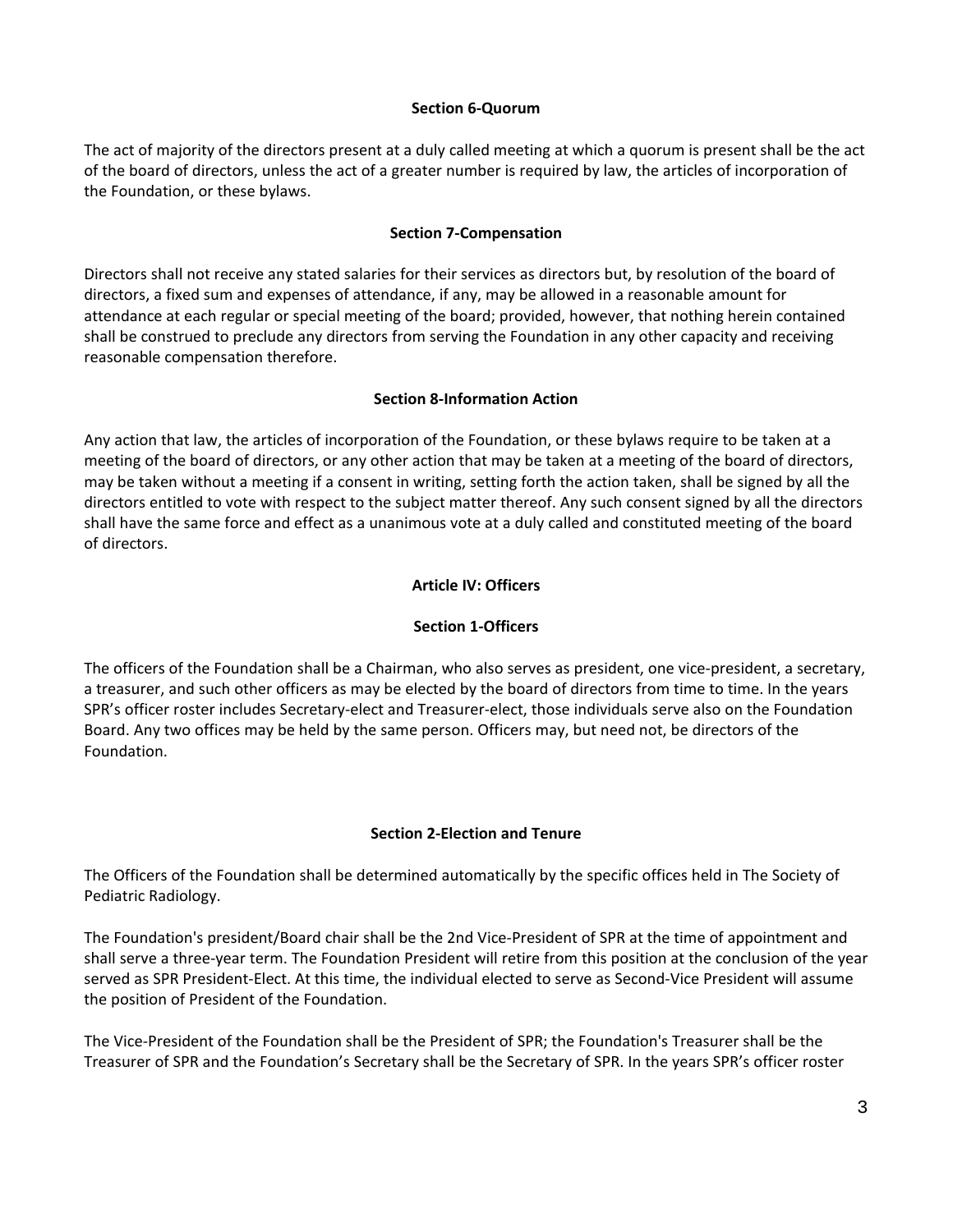includes Secretary-elect and Treasurer-elect, those individuals serve also on the Foundation Board. These Foundation officers will continue in office as long as they also hold the designated SPR office.

# **Section 3-Removal**

Any officer elected by the board of directors may be removed from office by the board of directors whenever in its judgment the best interests of the Foundation would be served thereby, but such removal shall be without prejudice to the contract rights, if any, of the person so removed. Foundation Officers may be removed only if they are also removed from their SPR office.

### **Section 4-Vacancies**

A vacancy in any office may be filled or new offices created and filled by action of the SPR board of directors at any meeting of the board. An officer elected to fill a vacancy shall serve for the unexpired term of his or her predecessor, and an officer elected to fill a new office shall serve until the adjournment of the next annual meeting of the board of directors and until his or her successor shall have been duly elected and qualified, or until his or her death, resignation or removal.

### **Section 5-President**

The president shall be the principal executive officer of the Foundation and shall, in general, supervise and direct all the business and affairs of the Foundation, subject to the direction and control of the board of directors. The president shall preside as Chair at all meetings of the board of directors. The president may sign, with the secretary and treasurer or any other proper officer of the Foundation authorized by the board of directors, any deeds, mortgages, bonds, contracts, or other instruments that the board of directors has authorized to be executed, except documents whose execution shall be expressly delegated by law, by these bylaws, or by the board of directors to some other officer or agent of the Foundation. The president shall, in general, perform all duties customarily incident to the office of president and such other duties as may be prescribed from time to time by the board of directors.

### **Section 6-Vice-President**

The vice-president shall assist the president in the discharge of the duties of the president as the president may direct, and shall perform such other duties as may be assigned from time to time by the president or the board of directors. In the absence of the president or in the event of the president's inability or refusal to act, the vicepresident shall perform the duties of the president, and when so acting shall have all the powers of, and be subject to the all the restrictions upon the president. If more than one vice-president is elected, The first vicepresident shall, in the event of the absence, inability to act, or refusal to act of the president, assume the duties and powers of the president.

### **Section 7-Secretary**

The Secretary shall keep minutes of the meetings of the board of directors in one or more books maintained for that purpose; shall see that all notices are duly given in accordance with applicable law, the articles of incorporation of the Foundation, and these bylaws; shall be custodian of the corporate records; shall keep a record of the mailing address of each director and officer of the Foundation, whose addresses shall be furnished to the secretary by the directors and officers; and in general, shall perform all duties customarily incident to the office of secretary and other such duties as may be assigned from time to time by the president or the board of directors.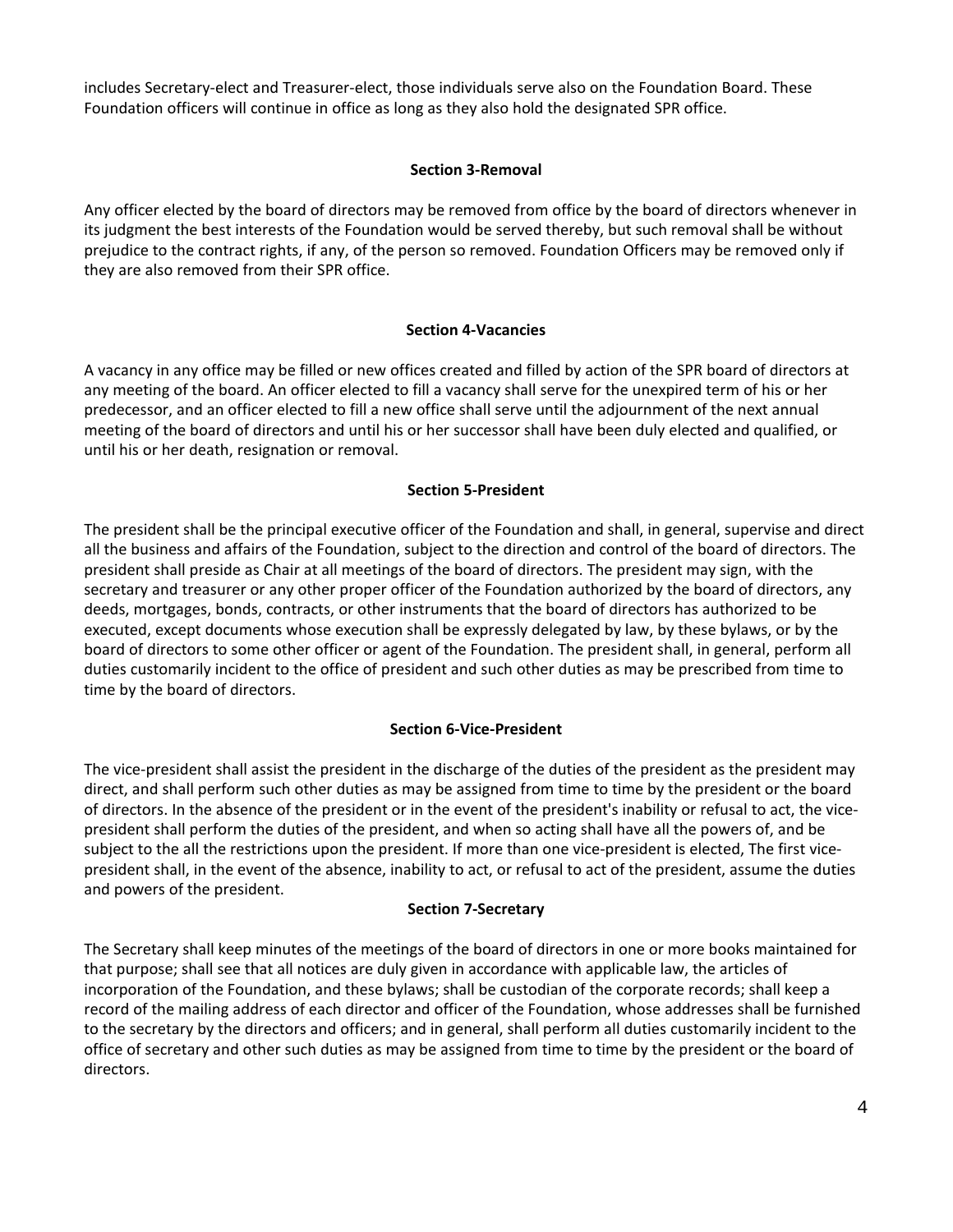#### **Section 8 – Treasurer**

The treasurer shall be the principal accounting and financial officer of the Foundation and shall have charge of, and be responsible for, the maintenance of adequate books of account for the Foundation; shall supervise the custody of all funds and securities of the Foundation and be responsible for the receipt and disbursement thereof; shall deposit all funds and securities of the Foundation in such banks, trust companies, or other depositories as shall be selected in accordance with the provisions of Article VII of these bylaws; and in general, perform all duties customarily incident to the office of treasurer and other such duties as from time to time may be assigned by the president or the board of directors. If required by the board of directors, the treasurer shall give a bond for the faithful discharge of the duties of that office in such sum and with such surety as the board shall determine. With the approval of the board of directors, the cost of any such bond or surety may be paid from the funds of the Foundation.

#### **Article V: Committees**

### **Section 1 – Committees**

All Foundation committees are ad hoc and are named by the President/ chairman of the Foundation Board who appoints members of the board as committee chairs and members. To accomplish its goals, the committee may also appoint non-board members to committees and subcommittees.

#### **Article VI: Indemnification**

#### **Section 1-Direct Indemnification**

The foundation shall indemnify any and all directors, officers, committee members, employees, agents, and other authorized representatives for expenses and other amounts paid in connection with legal proceedings (whether threatened, pending, or completed) in which any such persons become involved by reason of their serving in any such capacity for the Foundation.

#### **Section 2-Insurance**

Upon specific authorization by the board of directors, the Foundation may purchase and maintain insurance on behalf of the any or all directors, officers, committee members, employees, agents or authorized representatives of the Foundation against any liability asserted against any such person and incurred in any such capacity, or arising out of the status of serving in any such capacity, whether or not the Foundation would have the power to indemnify them against such liability under the provisions of Section 1 of this Article.

### **Article VII: Contracts, Checks, Deposits, and Gifts**

### **Section 1-Contracts**

The board of directors may authorize any officer or officers, agent or agents of the Foundation, in addition to the officers so authorized by these bylaws, to enter into any contract or execute and deliver any instrument in the name of and on behalf of the Foundation, and such authority may be general or confined to specific instances.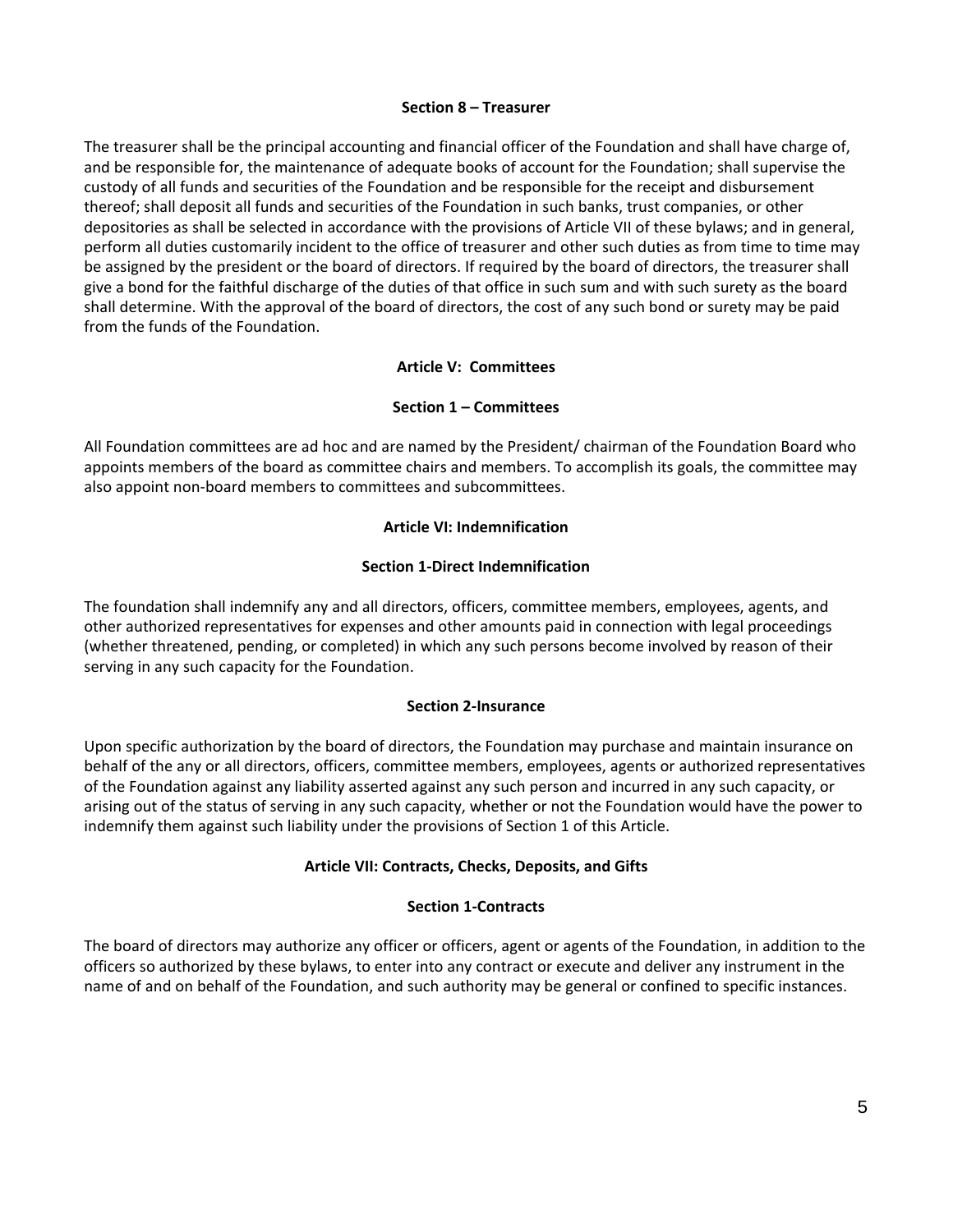### **Section 2-Checks, Drafts, Etc.**

All checks, drafts, or other orders for the payment of money, notes, or other evidences of indebtedness issued in the name of the Foundation shall be signed by such officer or officers, agent or agents of the Foundation in such manner as shall from time to time be determined by resolution of the board of directors. In the absence of such determination by the board of directors, such instruments shall be signed by the secretary-treasurer or an assistant secretary-treasurer and countersigned by the president or a vice-president of the Foundation.

# **Section 3-Deposits**

All funds of the Foundation shall be deposited from time to time to the credit of the Foundation in such banks, trust companies, or other depositories as the board of directors may select.

### **Section 4-Gifts**

Any officer or director may accept on behalf of the Foundation any unrestricted or unconditional contribution, gift, bequest, or device for the general purpose or for any special purpose of the Foundation. Any restricted or conditional contribution, gift, or devise may be accepted only by the board of directors on behalf of the Foundation.

# **Article VIII: Books and Records**

The Foundation shall keep correct books and records of account and shall also keep minutes of the proceedings of the board of directors.

# **Article IX: Fiscal Year**

The fiscal year of the Foundation shall be established at the discretion of the Board of Directors.

# **Article X: Waiver of Notice**

Whenever any notice is required to be given under applicable law, the articles of incorporation of the Foundation, or these bylaws, waiver thereof in writing signed by the person or persons entitled to such notice, whether before or after the time stated therein shall be deemed equivalent to the giving of such notice.

### **Article XI: Dissolution**

In the event of the dissolution of the Foundation, the board of directors shall, after paying or making provision for payment of all liabilities of the Foundation, dispose of all the remaining assets of the Foundation exclusively for the purposes of the Foundation or to such organization or organizations organized and operative exclusively for charitable, religious, educational, literary, or scientific purpose as shall at the time qualify as an exempt organization or organizations under Section 501(c)(3) and Section 170(c)(2) of the Code, or the corresponding provisions of any future United States internal revenue statue as the board of directors shall determine. Any of such assets not so disposed of shall be disposed of by the course of general jurisdiction of the county in which the principal office of the Foundation is then located, exclusively for the purpose of the Foundation or to such organization or organizations under Section 501 (c) (3) and Section 170(c)(2) of the Code, or the corresponding provisions of any future United States internal revenue statute, as said court shall determine.